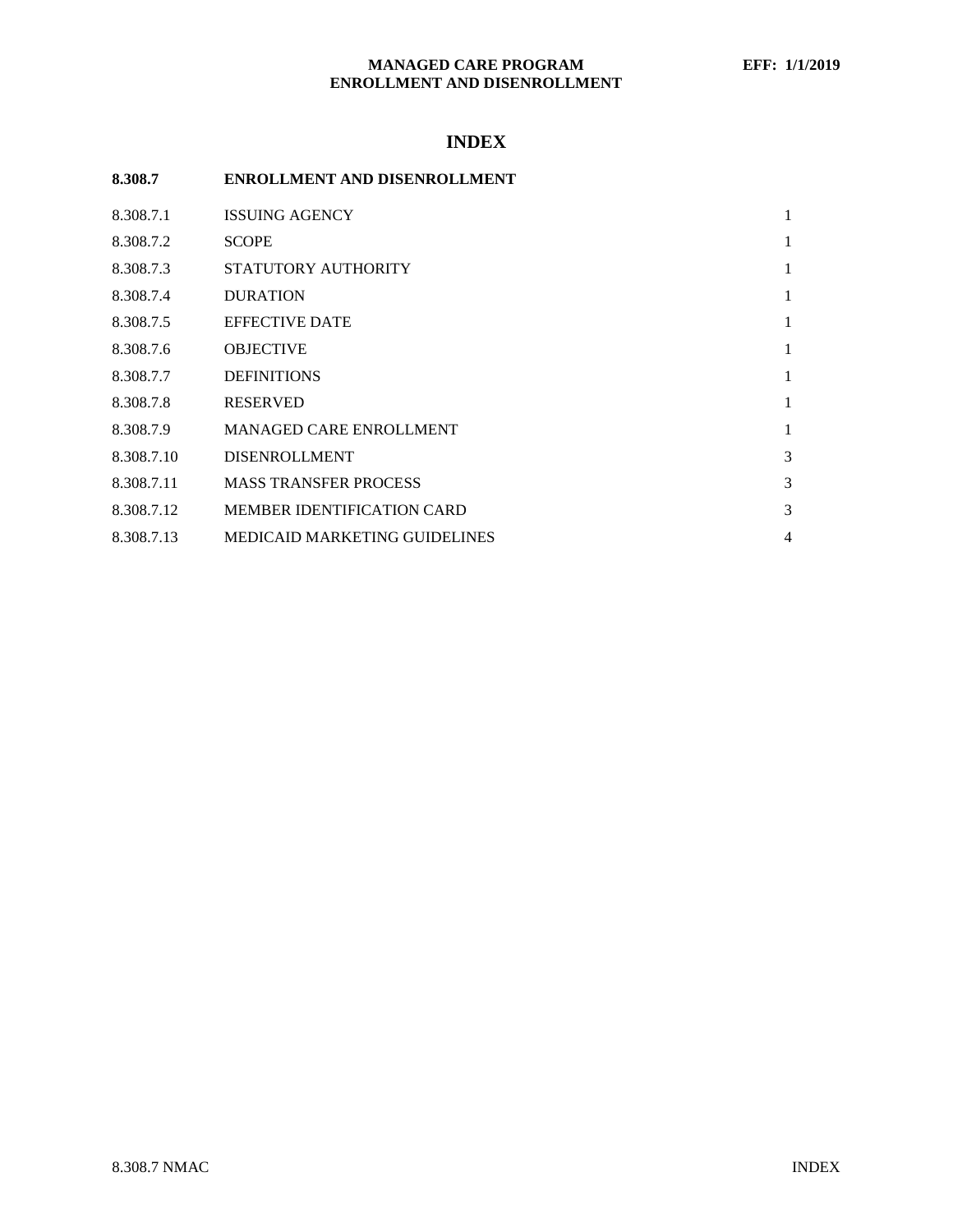#### **TITLE 8 SOCIAL SERVICES CHAPTER 308 MANAGED CARE PROGRAM PART 7 ENROLLMENT AND DISENROLLMENT**

<span id="page-1-0"></span>**8.308.7.1 ISSUING AGENCY:** New Mexico Human Services Department (HSD). [8.308.7.1 NMAC - Rp, 8.308.7.1 NMAC, 5/1/2018]

<span id="page-1-1"></span>**8.308.7.2 SCOPE:** This rule applies to the general public. [8.308.7.1 NMAC - Rp, 8.308.7.2 NMAC, 5/1/2018]

<span id="page-1-2"></span>**8.308.7.3 STATUTORY AUTHORITY:** The New Mexico medicaid program and other health care programs are administered pursuant to regulations promulgated by the federal department of health and human services under Title XIX of the Social Security Act as amended or by state statute. See Section 27-1-12 et seq., NMSA 1978.

[8.308.7.3 NMAC - Rp, 8.308.7.3 NMAC, 5/1/2018]

<span id="page-1-3"></span>**8.308.7.4 DURATION:** Permanent.

[8.308.7.4 NMAC - Rp, 8.308.7.4 NMAC, 5/1/2018]

<span id="page-1-4"></span>**8.308.7.5 EFFECTIVE DATE:** May 1, 2018, unless a later date is cited at the end of a section. [8.308.7.5 NMAC - Rp, 8.308.7.5 NMAC, 5/1/2018]

<span id="page-1-5"></span>**8.308.7.6 OBJECTIVE:** The objective of this rule is to provide instructions for the service portion of the New Mexico medical assistance programs (MAP). [8.308.7.6 NMAC - Rp, 8.308.7.6 NMAC, 5/1/2018]

<span id="page-1-6"></span>**8.308.7.7 DEFINITIONS:** [**RESERVED**].

<span id="page-1-7"></span>**8.308.7.8 [RESERVED]**

[8.308.7.8 NMAC - Rp, 8.308.7.8 NMAC, 5/1/2018]

### <span id="page-1-8"></span>**8.308.7.9 MANAGED CARE ENROLLMENT**

**A. General:** A medical assistance division (MAD) eligible recipient is required to enroll in a HSD managed care organization (MCO) unless he or she is:

**(1)** a Native American and elects enrollment in MAD's fee-for-service (FFS); or

**(2)** is in an excluded population. See 8.200.400 NMAC and 8.308.6 NMAC. Enrollment in a MCO may be the result of the eligible recipient's selection of a particular MCO or assignment by HSD. The MCO shall accept as a member an eligible recipient in accordance with 42 CFR. 434.25 and shall not discriminate against, or use any policy or practice that has the effect of discrimination against the potential or enrolled member on the basis of health status, the need for health care services, or race, color, national origin, ancestry, spousal affiliation, sexual orientation or gender identity. HSD reserves the right to limit enrollment in a specific MCO.

**B. Newly eligible recipients:** An individual who applies for a MAP category of eligibility (COE) and has an approved COE effective date of January 1, 2019, or later, and who is required to enroll in a MCO, must select a MCO at the time of his or her application for a MAP COE. An eligible recipient who fails to select a MCO at such time will be auto assigned to a MCO. See Subsection C of this Section. Members may choose a different MCO one time during the first three months of their enrollment.

**C. Auto assignment:** HSD will auto-assign an eligible recipient to a MCO in specific circumstances, including but not limited to: a) the eligible recipient is not exempt from managed care and does not select a MCO at the time of his or her application for MAD eligibility; b) the eligible recipient cannot be enrolled in the requested MCO pursuant to the terms of this rule (e.g., the MCO is subject to and has reached its enrollment limit). HSD may modify the auto-assignment algorithm, at its discretion, when it determines it is in the best interest of the program, including but not limited to, sanctions imposed on the MCO, consideration of quality measures, cost or utilization management performance criteria.

**(1)** The HSD auto-assignment process will consider the following:

**(a)** if the eligible recipient was previously enrolled with a MCO and lost his or her eligibility for a period of six months or less, he or she will be re-enrolled with that MCO;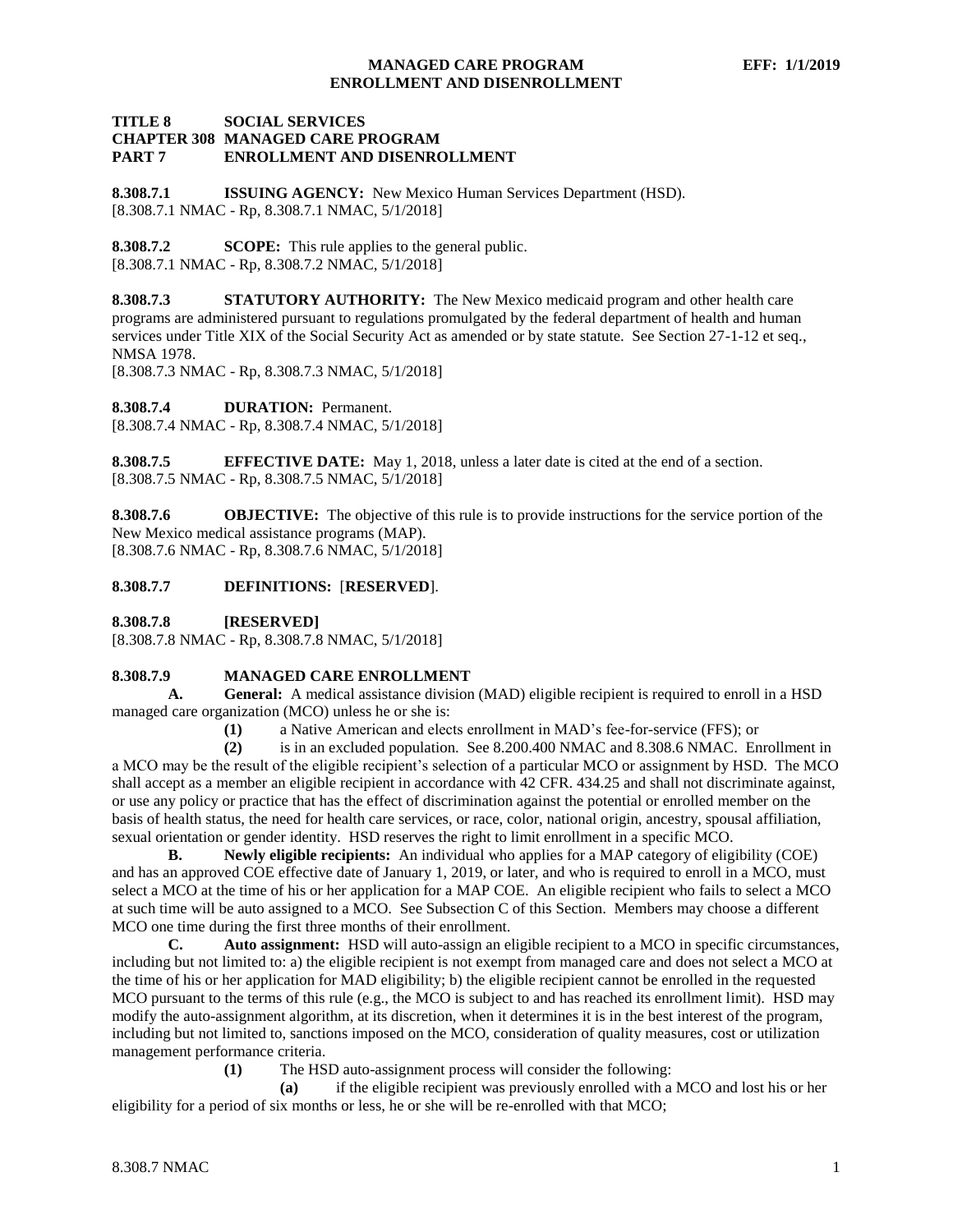**(b)** if the eligible recipient has a family member enrolled in a specific MCO, he or she will be enrolled with that MCO;

**(c)** if the eligible recipient has family members who are enrolled with different MCOs, he or she will be enrolled with the MCO that the majority of other family members are enrolled with;

**(d)** if the eligible recipient is a newborn, he or she will be assigned to the mother's MCO for the month of birth, at a minimum; see Subsection A of 8.308.6.10 NMAC; or

**(e)** if none of the above applies, the eligible recipient will be assigned to an MCO using the default logic that auto assigns an eligible recipient to a MCO.

**D. Effective date for a newly eligible recipient's enrollment in managed care:** In most instances, the effective date of enrollment with a MCO will be the same as the effective date of eligibility approval.

**E.** Retroactive MCO enrollment is limited to up to six months prior to the current month for the following reasons:

- **(1)** retroactive medicare enrollment; or
- **(2)** retroactive changes in eligibility; or
- **(3)** retroactive nursing facility coverage; or

**(4)** changes in race code from Native American to non-Native American.

**F. Eligible recipient member lock-in:** A member's enrollment with a MCO is for a 12-month lockin period. During the first three months of his or her initial or annual MCO enrollment, either by the member's choice or by auto-assignment, he or she shall have one option to change MCOs for any reason, except as described below.

**(1)** If the member does not choose a different MCO during his or her first three months of enrollment, the member will remain with this MCO for the full 12-month lock-in period before being able to switch MCOs.

**(2)** If during the member's first three months of enrollment in the initially or annuallyselected or a HSD assigned MCO, and he or she chooses a different MCO, he or she is subject to a new 12-month lock-in period and will remain with the newly selected MCO until the lock-in period ends. After that time, the member may switch to another MCO.

**(3)** At the conclusion of the 12-month lock-in period, the member shall have the option to select a new MCO, if desired. The member shall be notified of the option to switch MCOs 60 days prior to the expiration date of the member's lock-in period, the deadline by when to choose a new MCO.

**(4)** If a member loses his or her MAD eligibility for a period of six months or less, he or she will be automatically re-enrolled with the former MCO.

**(5)** If an inmate, as defined at 8.200.410.17 NMAC, becomes a newly eligible recipient during incarceration and remains eligible at the time of their release, he or she will be enrolled with the MCO of their choice or auto-assigned to a MCO, unless they are Native American. Their initial 12 month lock-in period will begin on the first of the month of their release from incarceration.

**(6)** If a member misses what would have been his or her annual switch enrollment period due to incarceration, hospitalization or incapacitation, the member will have two months to choose a new MCO.

**G. Eligible recipient MCO open enrollment period:** The open enrollment period is the last two months of an eligible recipient's 12-month lock-in period, and is the time period during which a member can change his or her MCO without having to provide a specific reason to HSD. The open enrollment period may be initiated at HSD's discretion in order to support program needs.

**H. Mass transfers from another MCO:** A MCO shall accept any member transferring from another MCO as authorized by HSD. The transfer of membership may occur at any time during the year.

**I. Change of enrollment initiated by a member during a MCO lock-in period:**

**(1)** A member may select another MCO during his or her annual renewal of eligibility, or recertification period.

**(2)** A member may request to be switched to another MCO for cause, even during a lock-in period. The member must submit a written request to HSD or may submit an oral request by calling the New Mexico medicaid call center. Examples of "cause" include, but are not limited to:

**(a)** the MCO does not, because of moral or religious objections, cover the service the member seeks;

**(b)** the member requires related services (for example a cesarean section and a tubal ligation) to be performed at the same time, not all of the related services are available within the network, and his or her PCP or another provider determines that receiving the services separately would subject the member to unnecessary risk; and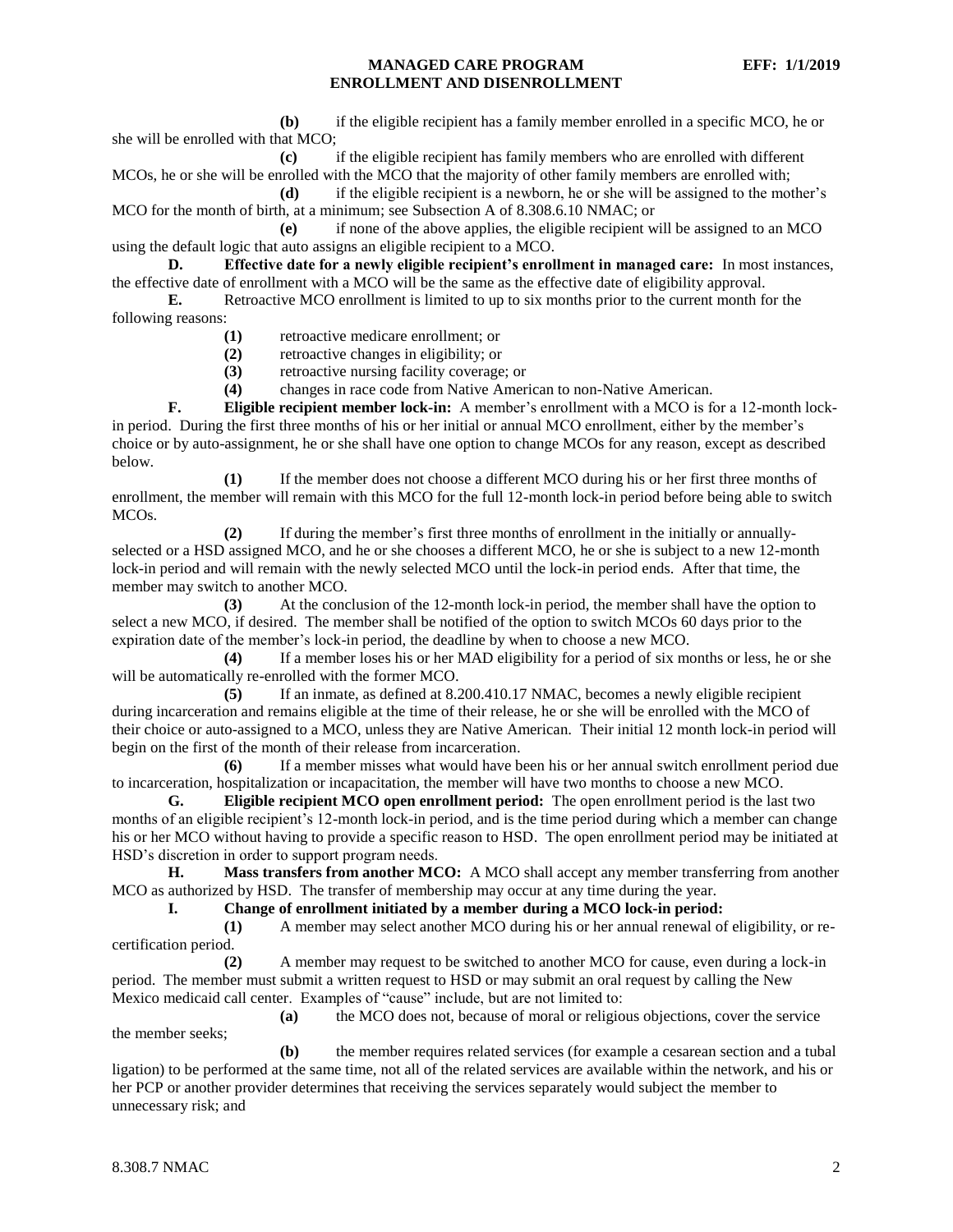**(c)** poor quality of care, lack of access to covered benefits, or lack of access to providers experienced in dealing with the member's health care needs.

**(3)** No later than the first calendar day of the second month following the month in which the request is filed by the member, HSD must respond in writing. If HSD does not respond timely, the request of the member is deemed approved. If the member is dissatisfied with HSD's determination, he or she may request a HSD administrative hearing; see 8.352.2 NMAC for detailed description.

**(4)** Native American opt-in and opt-out:

**(a)** Native American members in fee-for-service (FFS) may opt-in to managed care at any time during the year. MCO enrollment begins on the first calendar day of the month following HSD's receipt of the member's MCO opt-in request.

**(b)** Native American members may opt-out of managed care at any time during the year. MCO enrollment ends on the last calendar day of the enrollment month in which HSD receives the opt-out request.

**(c)** Native Americans who opt-in to managed care are not retroactively enrolled into managed care for prior months.

**(d)** A Native American who is approved for a category of eligibility that is required to be enrolled with a MCO must follow Subsection E, F and H of 8.308.7.9 NMAC regarding MCO enrollment. [8.308.7.9 NMAC - Rp, 8.308.7.9 NMAC, 5/1/2018; A, 1/1/2019]

### <span id="page-3-0"></span>**8.308.7.10 DISENROLLMENT**

**A. Member disenrollment initiated by a MCO:** The MCO shall not, under any circumstances, disenroll a member. The MCO shall not request disenrollment because of a change in the member's health status, because of his or her utilization of medical or behavioral health services, his or her diminished mental capacity, or uncooperative or disruptive behavior resulting from his or her special needs.

**B. Other HSD member disenrollment:** A member may be disenrolled from a MCO or may lose his or her MAD eligibility if:

**(1)** he or she moves out of the state of New Mexico;

**(2)** he or she no longer qualifies for a MAP category of eligibility or has a change to a MAP category of eligibility that is not eligible for managed care enrollment;

**(3)** he or she requests disenrollment for cause, including but not limited to the unavailability of a specific care requirement that none of the contracted MCOs are able to deliver and disenrollment is approved by HSD;

**(4)** a member makes a request for disenrollment which is denied by HSD, but the denial is overturned in the member's HSD administrative hearing final decision; or

**(5)** HSD imposes a sanction on the MCO that warranted disenrollment.

**C.** Effective date of disenrollment: All HSD-approved disenrollment requests are effective on the first calendar day of the month following the month of the request for disenrollment, unless otherwise indicated by HSD. In all instances, the effective date shall be indicated on the termination record sent by HSD to the MCO. [8.308.7.10 NMAC - Rp, 8.308.7.10 NMAC, 5/1/2018; A, 1/1/2019]

<span id="page-3-1"></span>**8.308.7.11 MASS TRANSFER PROCESS:** The mass transfer process is initiated when HSD determines that the transfer of MCO members from one MCO to another is in the best interests of the program.

**A. Triggering a mass transfer:** The mass transfer process may be triggered by two situations:

**(1)** a maintenance change, such as changes in the MCO identification number or the MCO changes its name or other changes that is not relevant to the member and services will continue with that MCO; and

**(2)** a significant change in a MCO's contracting status, including but not limited to, the loss of licensure, substandard care, fiscal insolvency or significant loss in network providers; in such instances, a notice is sent to the member informing him or her of the transfer and the opportunity to select a different MCO.

**B. Effective date of mass transfer:** The change in enrollment initiated by the mass transfer begins with the first day of the month following HSD's identification of the need to transfer MCO members. [8.308.7.11 NMAC - Rp, 8.308.7.11 NMAC, 5/1/2018]

### <span id="page-3-2"></span>**8.308.7.12 MEMBER IDENTIFICATION CARD**

**A.** Each member shall receive an identification card (ID) that provides his or her MCO membership information within 20 calendar days of notification of enrollment with the MCO.